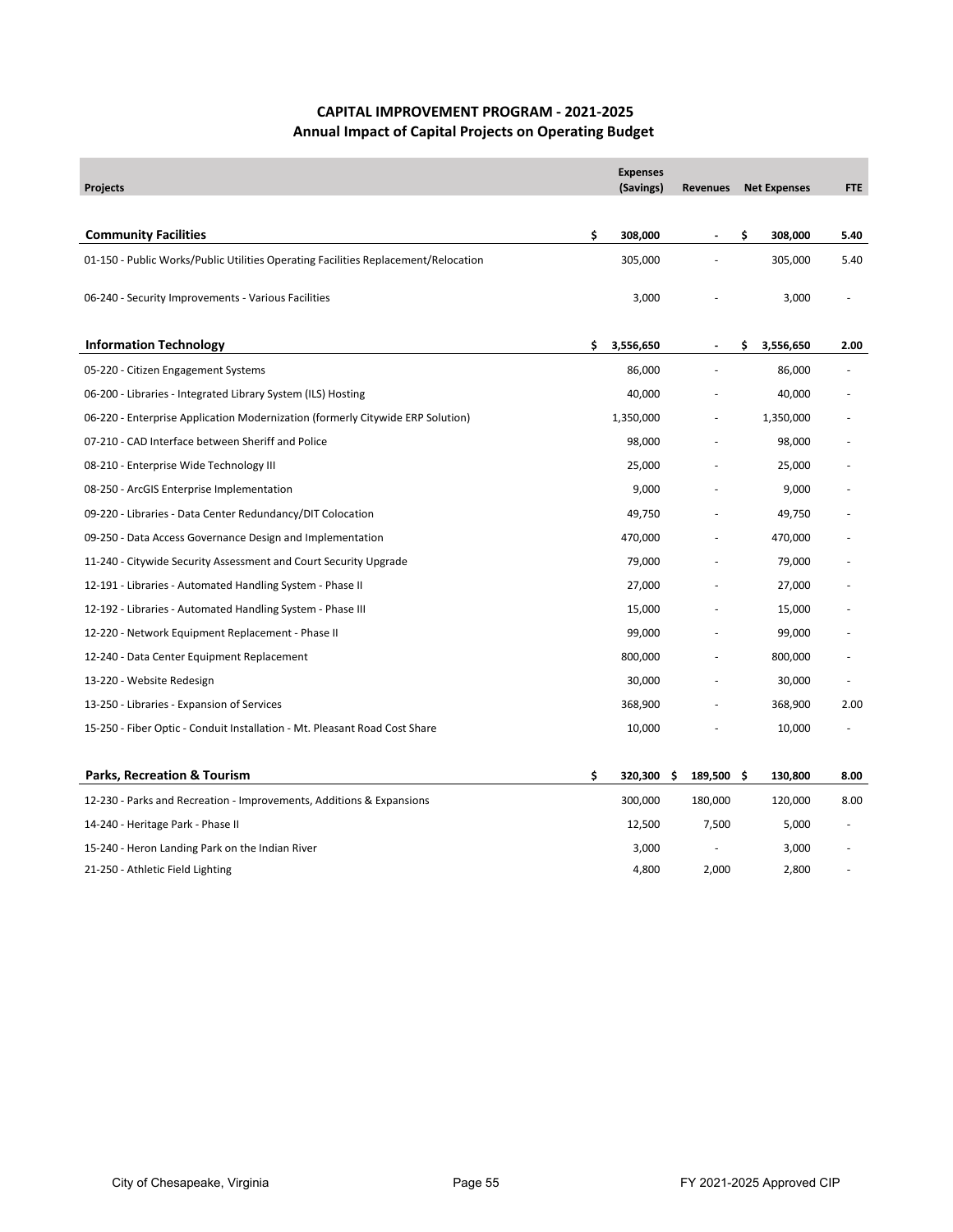## **CAPITAL IMPROVEMENT PROGRAM ‐ 2021‐2025 Annual Impact of Capital Projects on Operating Budget**

| <b>Projects</b>                                                                                       | <b>Expenses</b><br>(Savings) |     | <b>Revenues</b> |     | <b>Net Expenses</b> | <b>FTE</b> |
|-------------------------------------------------------------------------------------------------------|------------------------------|-----|-----------------|-----|---------------------|------------|
|                                                                                                       |                              |     |                 |     |                     |            |
| <b>Public Safety</b>                                                                                  | \$<br>2,459,550              | .\$ | $\blacksquare$  | \$  | 2,459,550           | 17.20      |
| 07-110 - Bowers Hill Fire Station #10 and Fire Department Logistics Support Center                    | 171,250                      |     | ÷.              |     | 171,250             | 1.00       |
| 10-160 - Saint Brides Fire Station #7/ Hickory Police Precinct #6 - Combined                          | 1,200,000                    |     |                 |     | 1,200,000           | 16.20      |
| 15-230 - Police, Fire, and Sheriff - New World App                                                    | 21,300                       |     |                 |     | 21,300              |            |
| 17-200 - Fire Alarm and Public Address System                                                         | 18,000                       |     |                 |     | 18,000              |            |
| 17-230 - Public Safety Two Factor Authentication System Upgrade                                       | 15,000                       |     |                 |     | 15,000              |            |
| 18-230 - Public Safety Vehicle Network Connection Upgrade (Mobile Network Device Systems)             | 35,000                       |     |                 |     | 35,000              |            |
| 18-240 - Fire - Multipurpose Tow/Rescue Vehicle Replacement                                           | 21,000                       |     |                 |     | 21,000              |            |
| 19-230 - Sheriff - Civil Papers Software Replacement                                                  | 19,000                       |     |                 |     | 19,000              |            |
| 22-240 - Police & Sheriff - Virtual Firearm Training/Safety Awareness System                          | 37,000                       |     |                 |     | 37,000              |            |
| 24-250 - Fire - Enclosed Air Trailer                                                                  | 5,000                        |     |                 |     | 5,000               |            |
| 27-250 - Fire - Portable Radio Replacement                                                            | 342,000                      |     |                 |     | 342,000             |            |
| 29-250 - Fire/Police - Base Station Radio Replacement                                                 | 50,000                       |     |                 |     | 50,000              |            |
|                                                                                                       |                              |     |                 |     |                     |            |
| 30-250 - P25 Radio System Upgrade                                                                     | 330,000                      |     |                 |     | 330,000             |            |
| 31-250 - Police - 911 Recording Solution Replacement                                                  | 30,000                       |     |                 |     | 30,000              |            |
| 34-250 - Police - Portable Radio Replacement                                                          | 165,000                      |     |                 |     | 165,000             |            |
|                                                                                                       |                              |     |                 |     |                     |            |
| <b>Public Utilities Capital</b>                                                                       | \$<br>24,869                 | .\$ | 3,000           | -\$ | 21,869              | 0.60       |
| 13-160 - Sewer Management Operations & Maintenance                                                    | 4,769                        |     |                 |     | 4,769               |            |
| 20-230 - Chesapeake Connector Water Pipeline                                                          | 7,000                        |     |                 |     | 7,000               | 0.10       |
| 22-140 - Battlefield to Centerville Water Main - Phase II                                             | 4,800                        |     |                 |     | 4,800               |            |
| 22-220 - Sewer System Redesign/Construction: Albemarle Dr.                                            | (24,000)                     |     |                 |     | (24,000)            | 0.50       |
| 25-200 - Unserved Areas/Cost Participation - Phase II: Cedar Rd. Sewer Extension                      | 1,000                        |     | 3,000           |     | (2,000)             |            |
| 26-170 - Sewer Renewal: Liberty St. (500 Block to Collingswood Ave.)                                  | (2,800)                      |     |                 |     | (2,800)             |            |
| 30-210 - Public Utilities - CIS Upgrade                                                               | 10,000                       |     |                 |     | 10,000              |            |
| 33-120 - Sewer Renewal: SSES Implementation - Phase II (Indian River Area Study/PS #107 Upgrade)      | 11,500                       |     |                 |     | 11,500              |            |
| 35-170 - Sewer Improvements: Gravity Sewer System at Indian River Service Area - Phase I (Pump Statio | 4,800                        |     |                 |     | 4,800               |            |
| 38-120 - Military Hwy. - 36" Water Main                                                               | 2,800                        |     |                 |     | 2,800               |            |
| 43-120 - Centerville Turnpike Loop 3                                                                  | 5,000                        |     |                 |     | 5,000               |            |
| <b>Grand Total</b>                                                                                    | \$<br>6,669,369              |     | 192,500         | \$  | 6,476,869           | 33.20      |